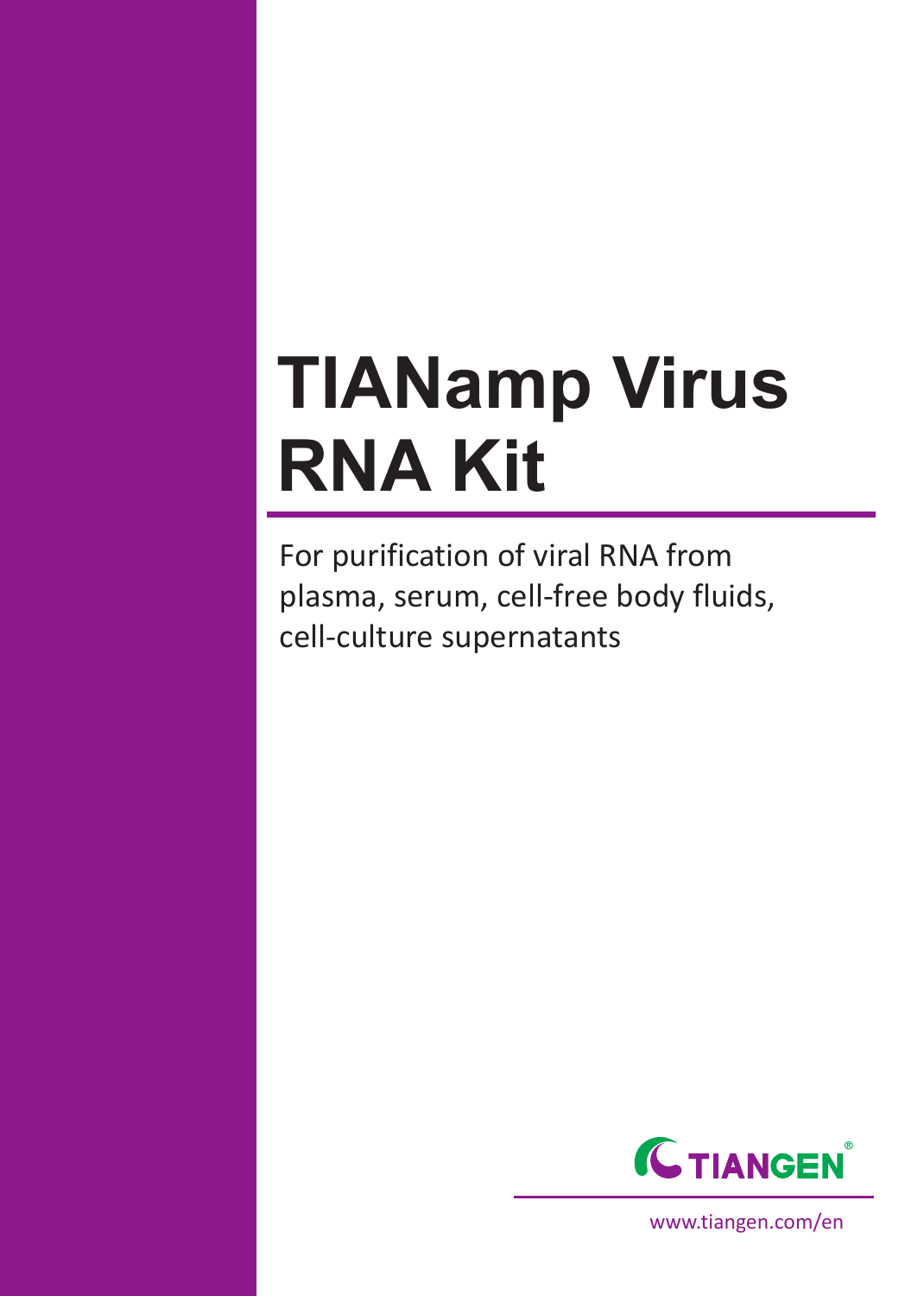# **TIANamp Virus RNA Kit**

|                         | (Spin Column) |  |
|-------------------------|---------------|--|
| <b>Cat. no. 4992286</b> |               |  |

## **Kit Contents**

| <b>Contents</b>                      | 4992286<br>50 preps |
|--------------------------------------|---------------------|
| <b>Buffer RL</b>                     | 30 ml               |
| <b>Buffer GD</b>                     | $13 \text{ ml}$     |
| <b>Buffer RW</b>                     | $12 \text{ ml}$     |
| Carrier RNA                          | $310 \mu g$         |
| RNase-Free ddH <sub>2</sub> O        | 1 <sub>m</sub>      |
| RNase-Free ddH <sub>2</sub> O        | 15 <sub>ml</sub>    |
| RNase-Free Columns CR2 set           | 50                  |
| RNase-Free Centrifuge Tubes (1.5 ml) | 50                  |
| Handbook                             | 1                   |

#### **Storage**

1.All buffers can be stored at room temperature (15-25°C).

2.Lyophilized Carrier RNA is stable for up to one year at room temperature (15-25 $^{\circ}$ C). Carrier RNA can only be dissolved in RNase-Free ddH<sub>2</sub>O; dissolved Carrier RNA should be immediately added to Buffer RL as described in this handbook. This solution should be prepared fresh, and is stable at 2-8°C for up to 48 hours. Unused portions of Carrier RNA dissolved in RNase-Free ddH<sub>2</sub>O should be frozen in aliquots at -20°C.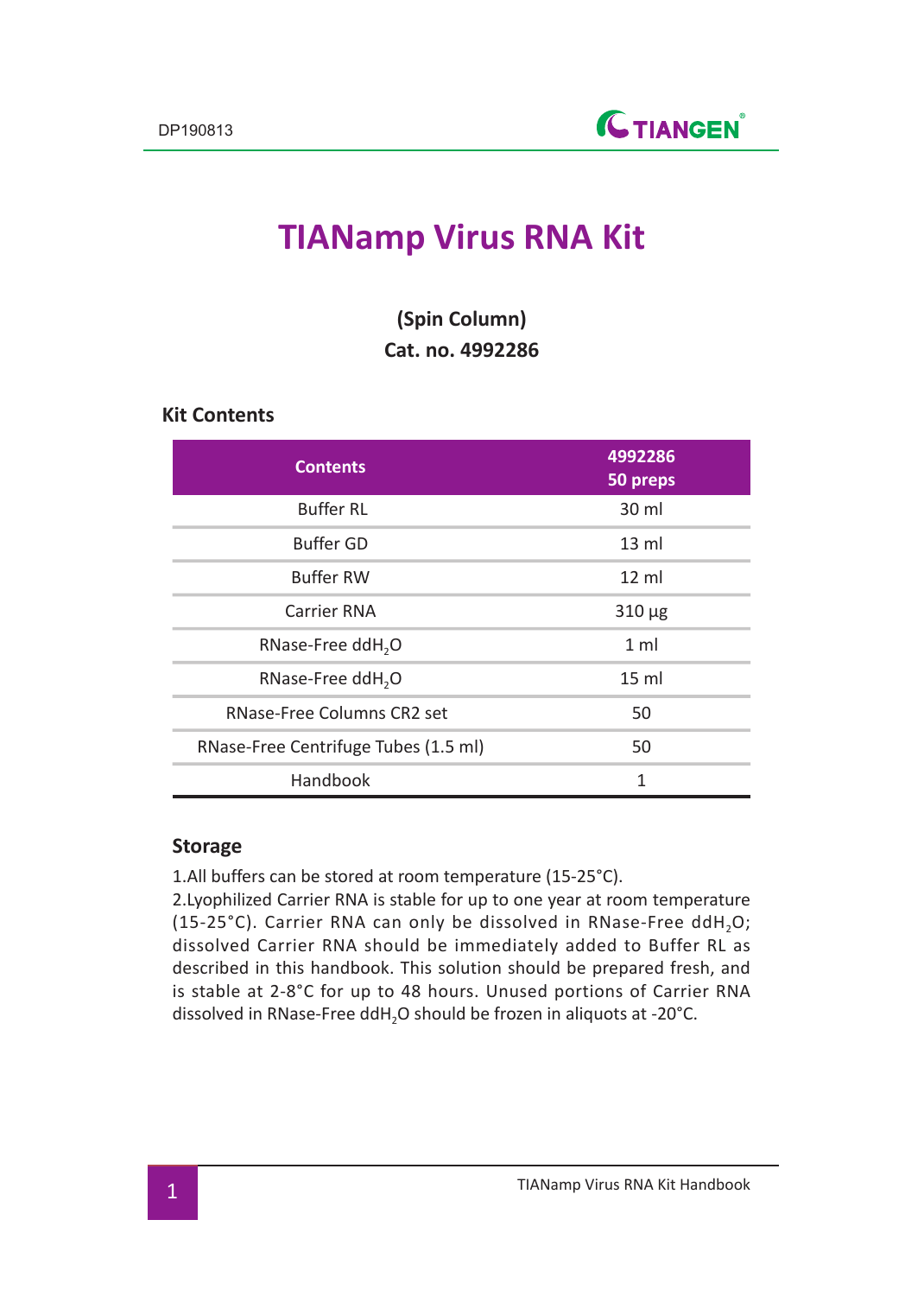

# **Introduction**

TIANamp Virus RNA Kit provides a fast and convenient format to obtain purified viral RNA for reliable use in amplification technologies. It is suitable for purification of viral RNA from plasma, serum, and cell-free body fluids and the procedure is optimized for use with 140-560 μl samples. Addition of Carrier RNA is used for isolating viral RNA from tiny amount of sample. TIANamp Virus RNA Kit uses silica membrane technology to eliminate the cumbersome steps associated with loose resins or slurries. Viral RNA purified with TIANamp Virus RNA Kit is immediately ready for use in downstream applications such as enzymatic reactions, PCR, southern blot and so on.

# **Important notes**

- 1. All protocol steps should be carried out at room temperature (15-25°C).
- 2. Equilibrate the samples to room temperature.
- 3. RNase-Free Centrifuge tubes 1.5 ml are used in step 13. Others are not supplied.
- **4. Preparation of Carrier RNA solutions**

•Add 310 μl RNase-Free ddH<sub>2</sub>O to the tube containing 310 μg lyophilized Carrier RNA to obtain a solution of 1 μg/μl. Dissolve the Carrier RNA thoroughly, divide it into conveniently sized aliquots, and store it at -20°C. Do not freeze-thaw the aliquots of Carrier RNA more than 3 times.

•Lyophilized Carrier RNA should not be dissolved in Buffer RL directly. It must firstly be dissolved in RNase-Free ddH2O and then added to Buffer RL.

**•Carrier RNA working solution: Calculate the volume of Buffer RL/ Carrier RNA mix required per batch of samples by selecting the number of samples to be simultaneously processed from table 1. For larger numbers of samples, volumes can be calculated using the following sample calculation**

 $n \times 0.56$  ml = y ml

$$
y \text{ ml} \times 10 \text{ µl/ml} = z \text{ µl}
$$

#### n = number of samples to be processed simultaneously

y = calculated volume of Buffer RL

z = volume of Carrier RNA/ RNase-Free ddH<sub>2</sub>O to add to Buffer RL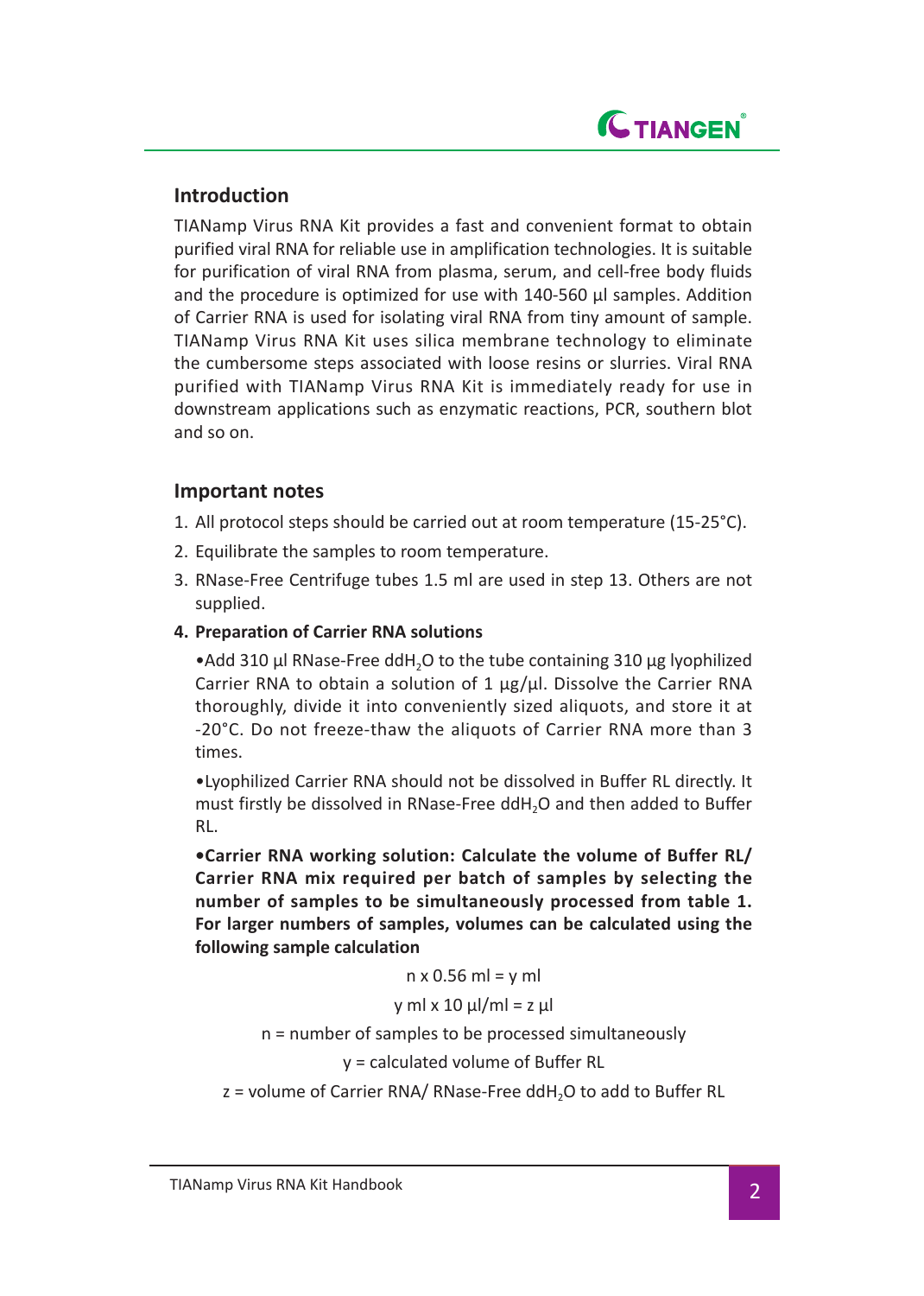| <b>No. Sample</b> | <b>Vol. Buffer RL</b><br>(m <sub>l</sub> ) | Vol. Carrier RNA/ RNase-<br>Free ddH <sub>2</sub> O<br>$(\mu I)$ |
|-------------------|--------------------------------------------|------------------------------------------------------------------|
| $\mathbf 1$       | 0.56                                       | 5.6                                                              |
| $\overline{2}$    | 1.12                                       | 11.2                                                             |
| 3                 | 1.68                                       | 16.8                                                             |
| 4                 | 2.24                                       | 22.4                                                             |
| 5                 | 2.80                                       | 28.0                                                             |
| 6                 | 3.36                                       | 33.6                                                             |
| 7                 | 3.92                                       | 39.2                                                             |
| 8                 | 4.48                                       | 44.8                                                             |
| 9                 | 5.04                                       | 50.4                                                             |
| 10                | 5.60                                       | 56.0                                                             |
| 11                | 6.16                                       | 61.6                                                             |
| 12                | 6.72                                       | 67.2                                                             |
| 13                | 7.28                                       | 72.8                                                             |
| 14                | 7.84                                       | 78.4                                                             |
| 15                | 8.40                                       | 84.0                                                             |
| 16                | 8.96                                       | 89.6                                                             |
| 17                | 9.52                                       | 95.2                                                             |
| 18                | 10.08                                      | 100.8                                                            |
| 19                | 10.64                                      | 106.4                                                            |
| 20                | 11.20                                      | 112.0                                                            |
| 21                | 11.76                                      | 117.6                                                            |
| 22                | 12.32                                      | 123.2                                                            |
| 23                | 12.88                                      | 128.8                                                            |
| 24                | 13.44                                      | 134.4                                                            |

Table 1 Volumes of Buffer RL and Carrier RNA/ RNase-Free ddH<sub>2</sub>O mix required for the carrier RNA working solution

**Note: Mix Buffer RL with Carrier RNA solution by inverting the tube. Don't vortex to avoid bubbling.**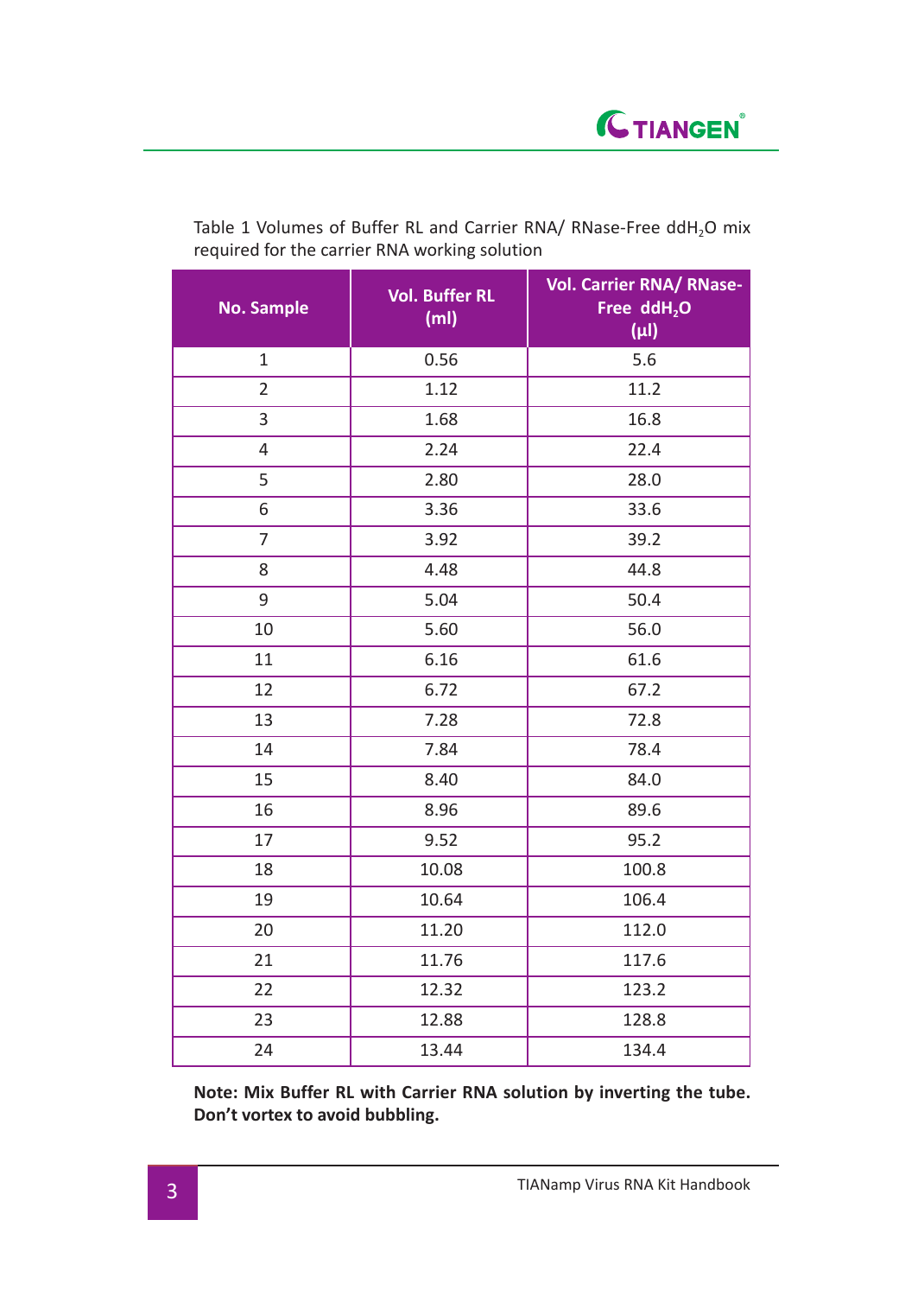

# **Protocol**

1. Please add ethanol (96-100%) to Buffer GD and RW before use, the volume as described on the bottle.

 **Note: If the sample volume is larger than 140 μl, increase the amount of Buffer RL-Carrier RNA proportionally.**

- 2. Add 140 μl plasma, serum or cell-free body fluid (Equilibrate the samples to room temperature (15-25°C)) to the Buffer RL-Carrier RNA in the centrifuge tube. Mix by pulse-vortex for 15 s. To ensure efficient lysis, it is essential that the sample is mixed thoroughly with Buffer RL to yield a homogeneous solution.
- 3. Incubate at room temperature (15-25°C) for 10 min.
- 4. Briefly centrifuge the tube to remove drops from the inside of the lid.
- 5. Add 560 μl of ethanol (96-100%) to the sample, and mix by pulse-vortex for 15 s.

## **Note: Cool ethanol (96-100%) on ice before use if the room temperature is more than 25°C.**

- 6. Briefly centrifuge the tube to remove drops from inside the lid.
- 7. Carefully transfer the 630 μl lysate onto the RNase-Free Spin Column CR2 in a 2 ml RNase-Free Collection Tube without wetting the rim. Close the cap and centrifuge at 8,000 rpm ( $\degree$ 6,000  $\times$  g) for 1 min. Discard the filtrate; place the RNase-Free Spin Column CR2 in the same collection tube.

**Note: If the lysate has not completely passed through the RNase-Free Spin Column CR2 after centrifugation, centrifuge again at higher speed until the RNase-Free Spin Column CR2 is empty.**

- 8. Repeat step 7.
- 9. Carefully open the RNase-Free Spin Column CR2, and add 500 μl of Buffer GD **(Ensure that ethanol (96-100%) has been added before use)** without wetting the rim. Close the cap and centrifuge at 8,000 rpm ( $\degree$ 6,000  $\times$  g) for 1 min. Discard the filtrate and place the RNase-Free Spin Column CR2 in the same collection tube.
- 10.Carefully open the RNase-Free Spin Column CR2, and add 500 μl Buffer RW **(Ensure that ethanol (96-100%) has been added before use)** without wetting the rim. Close the cap and centrifuge at 8,000 rpm  $(^{o}6,000 \times g)$  for 1 min. Discard the filtrate and place the RNase-Free Spin